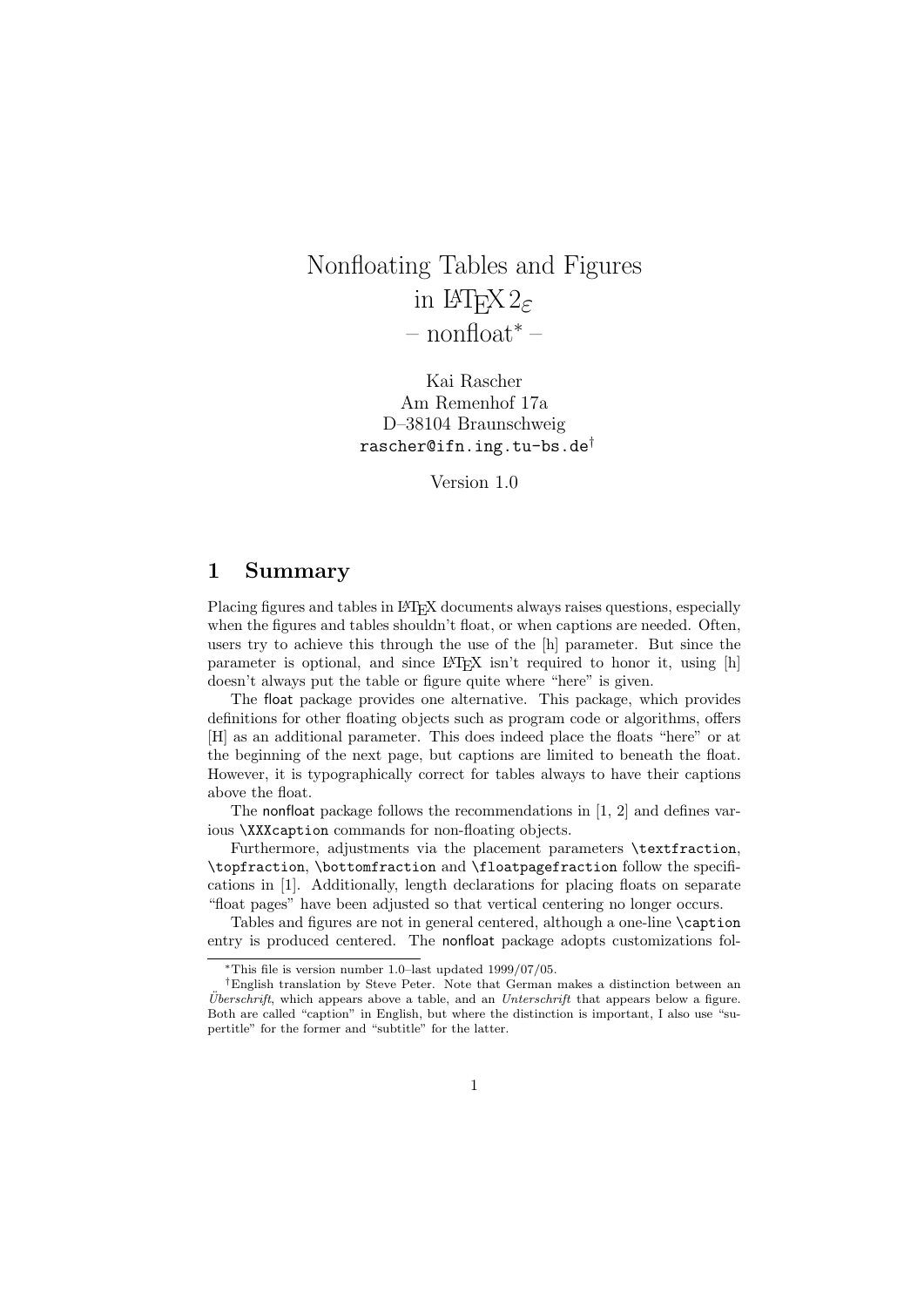lowing [3]. In so doing, the vertical spacing for table captions (supertitle) is determined in the same way as for figure captions (subtitle).

From [1] the narrow environment was adopted. Using this environment, you can set not only narrow text, but through the use of negative lengths, it is possible to have very wide figures, tables, etc., stick out in the margins.

### 2 Using the Package

#### 2.1 Loading Style Options

To use the commands in the nonfloat package, you must load it with the command:

\usepackage{nonfloat}

after the declaration of your \documentclass.

#### 2.2 Commands

After the package is loaded, there are two commands, aside from \caption, for creating descriptions of non-floating tables and figures.

Table 1: Commands for Table and Figure Captions

Supertitle for non-floating tables \tabcaption Subtitle for non-floating figures \figcaption

The implementation also defines a command \topcaption, which inserts the same vertical spacing between a supertitle and the object, as is inserted between an object and its subtitle (caption). The command \topcaption is not needed within a IATEX document.

The commands \tabcaption and \figcaption are based on the commands \topcaption and \caption. However, they are intended for use outside of the float environment. Examples are given below in section 2.7.

#### 2.3 Adjusting the Placement Parameters

Table 2 contains the newly defined values for the placement parameters as well as the previous LATEX default values. Furthermore, incompatabilities in recommended values are noted ([1]).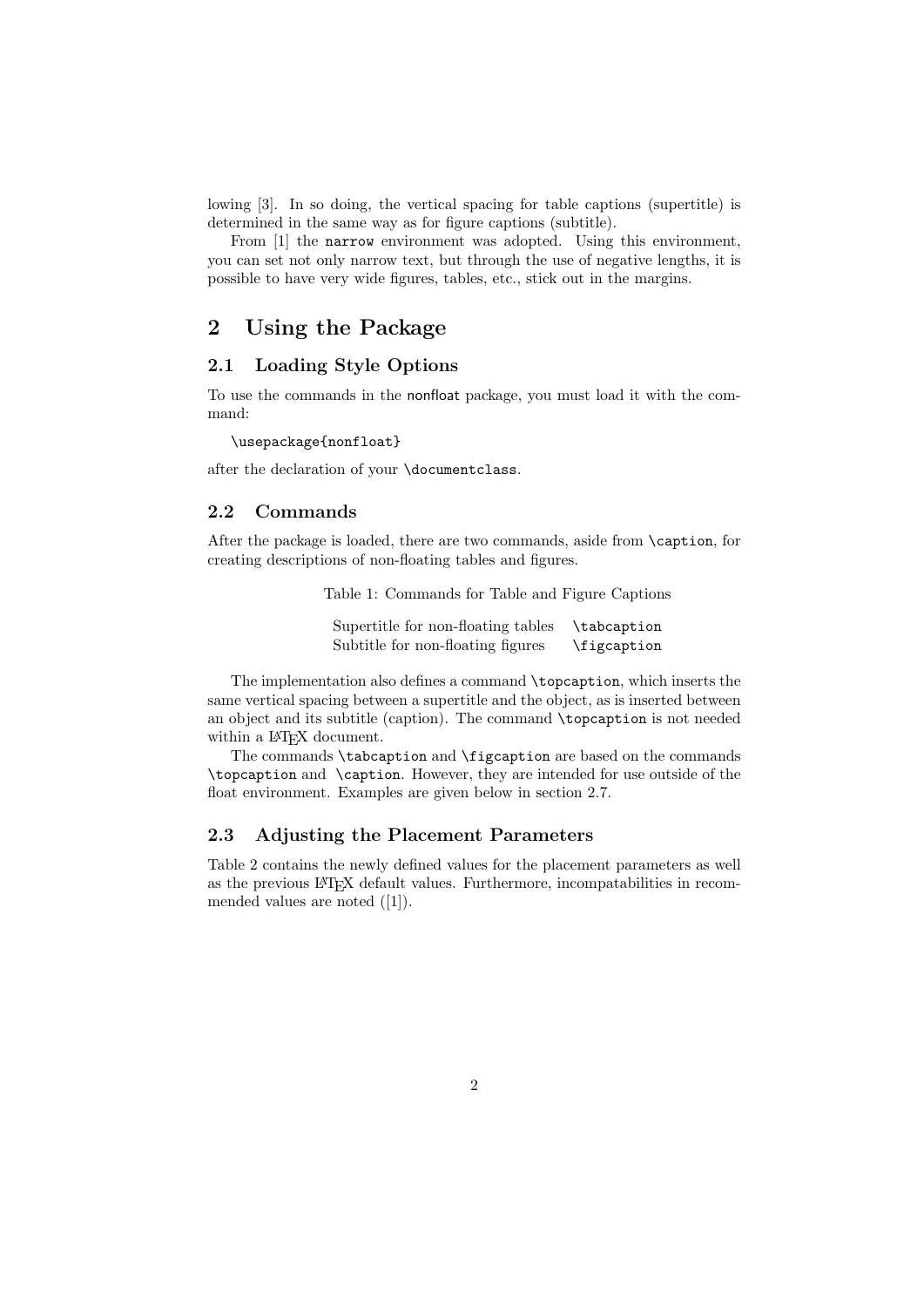Table 2: Adjusting Parameters for Float Placement

| Name               | Value | Default | Recommendation                                       |
|--------------------|-------|---------|------------------------------------------------------|
| \textfraction      | 0.15  | 0.2     | $\texttt{textion} > 0.15$                            |
| \topfraction       | 0.85  | 0.7     |                                                      |
| \bottomfraction    | 0.65  | 0.3     | $\bot$ topfraction $\lt$ $\top$ raction              |
|                    |       |         | $\bot$ tonfraction $\leq$ 1 - $\text{traction}$      |
| \floatpagefraction | 0.60  | 0.5     | $\theta$ \floatpagefraction $<$ \topfraction $-0.05$ |
|                    |       |         |                                                      |

#### 2.4 Adjusting the Table and Figure Environment

Within the table and figure environment the content is not set centered. although a one-line description is centered. Therefore, the environment has been redefined such that in addition the vertical spacing for table captions (supertitles) is handled analogously with the way figure captions (subtitles) are [3].

#### 2.5 Adjusting Vertical Spacing on Float Pages

When floats are not placed within the text, but on extra float pages, LATEX centers the floats vertically. The new values given in Table 3 prevent this. If additional floats are placed on the float page, the same vertical spacing as on other pages is applied. The previous default values are also given.

Table 3: Adjusting Vertical Spacing on Float Pages

| Name               | New Value               | Default Value   |
|--------------------|-------------------------|-----------------|
| <b>\@fptop</b> Opt |                         | Opt plus 1.0fil |
| <b>\@fpsep</b>     | 20pt plus 2pt minus 2pt | 8pt plus 2.0fil |
| <b>\@fpbot</b> Opt |                         | Opt plus 1.0fil |

fil enables insertion of vertical glue, comparable to \vfill. By applying fil more than once, a proportional devision of whitespace can be achieved.

Changes to the length parameters in Table 3 made in a L<sup>AT</sup>EX document must be wrapped with the commands \makeatletter and \makeatother so that @ is treated properly.

#### 2.6 The narrow Environment

For setting very wide figures or tables, you can use the narrow environment with negative lengths within or outside of floating objects. By using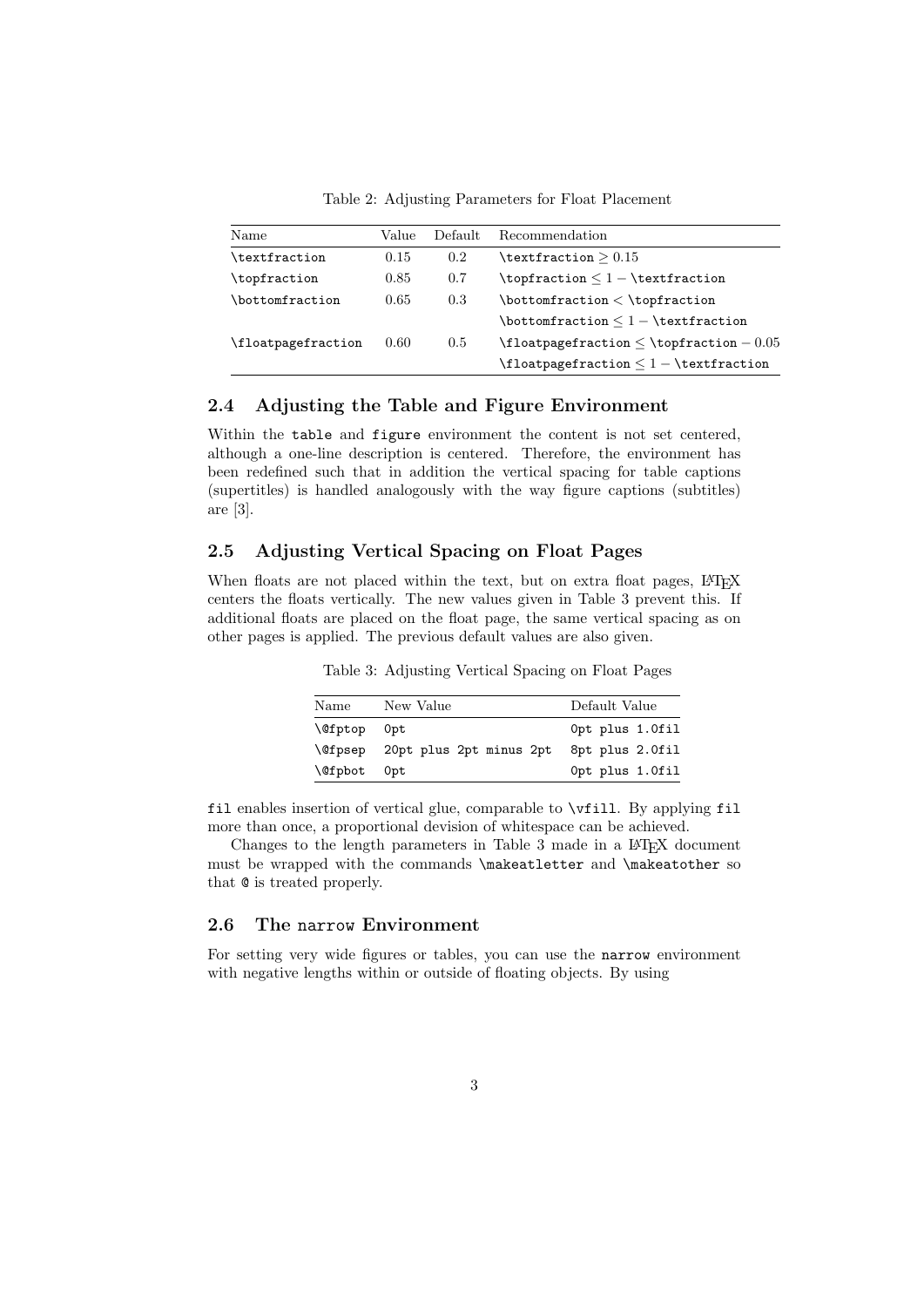```
\begin{narrow}{-1in}{0in}
   ...
\end{narrow}
```
the content of the narrow environment will be set such that it sticks 1 in into the left margin, and is right aligned. In order to encroach into the right margin, the second argument must also be negative.

#### 2.7 Examples

#### 2.7.1 Floating Table

```
\begin{table}[htbp]
  \caption{Table Caption}%
  \label{tab:supertitle}%
  \begin{tabular}{...}
    ...
  \end{tabular}
```
\end{table}

#### 2.7.2 Floating Figure

```
\begin{figure}[htbp]
  \includegraphics[width=0.8\linewidth,clip=]{input.eps}%
  \caption{Figure Caption}%
  \label{fig:input.eps}%
\end{figure}
```
2.7.3 Non-Floating Table

```
\\[\intextsep]
\begin{minipage}{\linewidth}
  \centering%
  \tabcaption{Commands for Table and Figure Captions}%
  \label{tab:Commands}%
  \begin{tabular}{*{2}{l}}
     ...
  \end{tabular}
\end{minipage}
\\[\intextsep]
```
The use of  $\{\int \text{interstep}\}$  inserts the correct amount of vertical spacing, which is also used by accompanying objects.